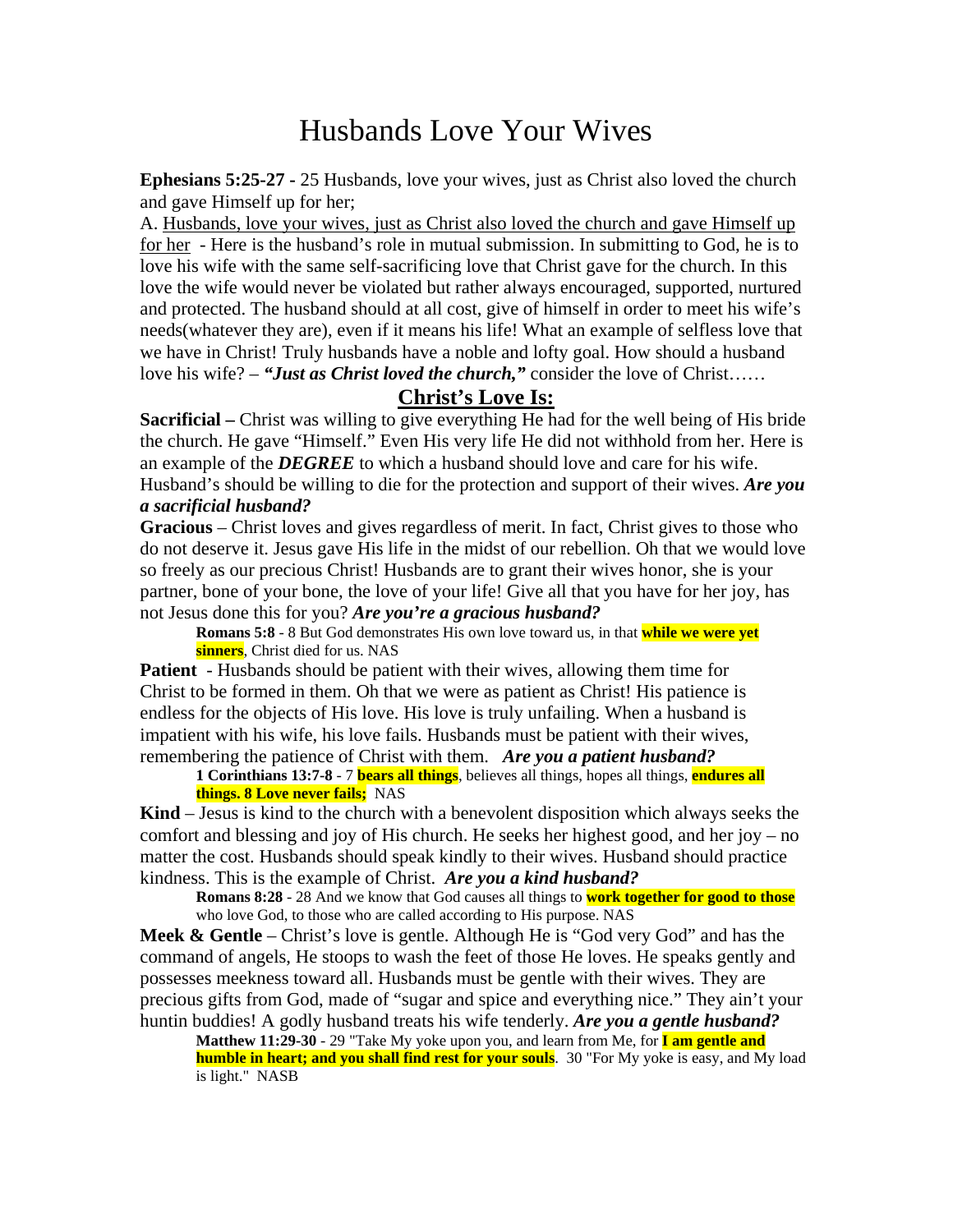**Sincere –** Christ has a sincere and genuine love for His bride. He loves in deed and in truth(1 John 3:18), not with a mask on the outside and grumblings in His heart. If a husband has an insincere love, although he will try to cover up his wicked heart and play the part, on the outside it will be quite obvious that his love is hypocritical for he will have true lack of affection, and devotion to his wife's joy. This will be destructive to the marriage indeed! Husbands must have a sincere and non-hypocritical love for their wives.

**Romans 12:9-10** - 9 **Let love be without hypocrisy**. Abhor what is evil; cling to what is good. 10 Be devoted to one another in brotherly love; give preference to one another in honor; NASB **Selfless & Serving** – Christ's love does not seek its own, but rather the benefit of its object. Jesus did the "work of love." He demonstrated His love in the washing of His disciples feet. He was willing to humble Himself and serve the ones He loved. He offered His back to be torn, He offered His hands to the nails. This was none to His own benefit, except the joy that it brought His beloved. *Are you a selfless and serving husband?* **Love is a choice** - Love is primarily an act of the will. Here it is a verb, *"Husbands, love your wives"* and it requires ACTION. Although it produces deep and profound emotions

and affection, love is a commitment rather than a feeling, otherwise it could not be commanded. Here husbands are commanded to love their wives. God is not demanding an emotion from us but rather an ACTION motivated by the will.

**Colossians 3:19** - 19 **Husbands, love your wives**, and do not be embittered against them. NASB Husbands should *"not be embittered against their wives,"* this is very destructive. Consider the attitude of Christ toward His church. Although she falls short of His favor in her practice, in position before Him she is *"holy and blameless"* and *"in all of her glory."* A husbands contempt towards his wife tears her down, it does not edify her or grant her the healing she needs. Instead he should *"nourish and cherish her."*

**Ephesians 5:28-30 -** 28 So **husbands ought also to love their own wives** as their own bodies. He who loves his own wife loves himself; 29 for no one ever hated his own flesh, **but nourishes and cherishes it**, just as Christ also does the church, 30 because we are members of His body. NASB

**Ephesians 5:26-27** - 26 that He might sanctify her, having cleansed her by the washing of water with the word, 27 that He might present to Himself the church in all her glory, having no spot or wrinkle or any such thing; but that she should be holy and blameless. NASB

A. that He might sanctify her - Why is it that Christ loves the church? He will stop at nothing to make us holy, even give His own flesh for crucifixion, if it will purify us. And all of this *"that He might present to Himself the church in all her glory, having no spot or wrinkle or any such thing; but that she should be holy and blameless."* Now a husband is to seek this holiness in His wife at all costs, and why? Because it is the example that was given of Christ, more than that, that she might be a *"in all her glory,"* for she is a fellow heir of the grace of life. Any godly man has a great desire for his wife to be holy and pure. He seeks the holiness of his wife and marriage, even as he seeks the holiness of himself. It is his highest goal in glorifying God.

**Purifying** – Christ's love is a righteous love. It always seeks the holiness of its objects, for holiness is the very essence of His character and His great desire for His beloved. Husbands should have a holy zeal to purify their wives and families. This, for the husband, is a relentless pursuit. *Are you a purifying husband?*

**Galatians 4:19** - 19 My children, with **whom I am again in labor until Christ is formed in you**. **Protecting** – Jesus has given us the greatest protection of all, the hope of eternal life. He has secured for us an eternal salvation, indeed we are in for an eternity of blessing and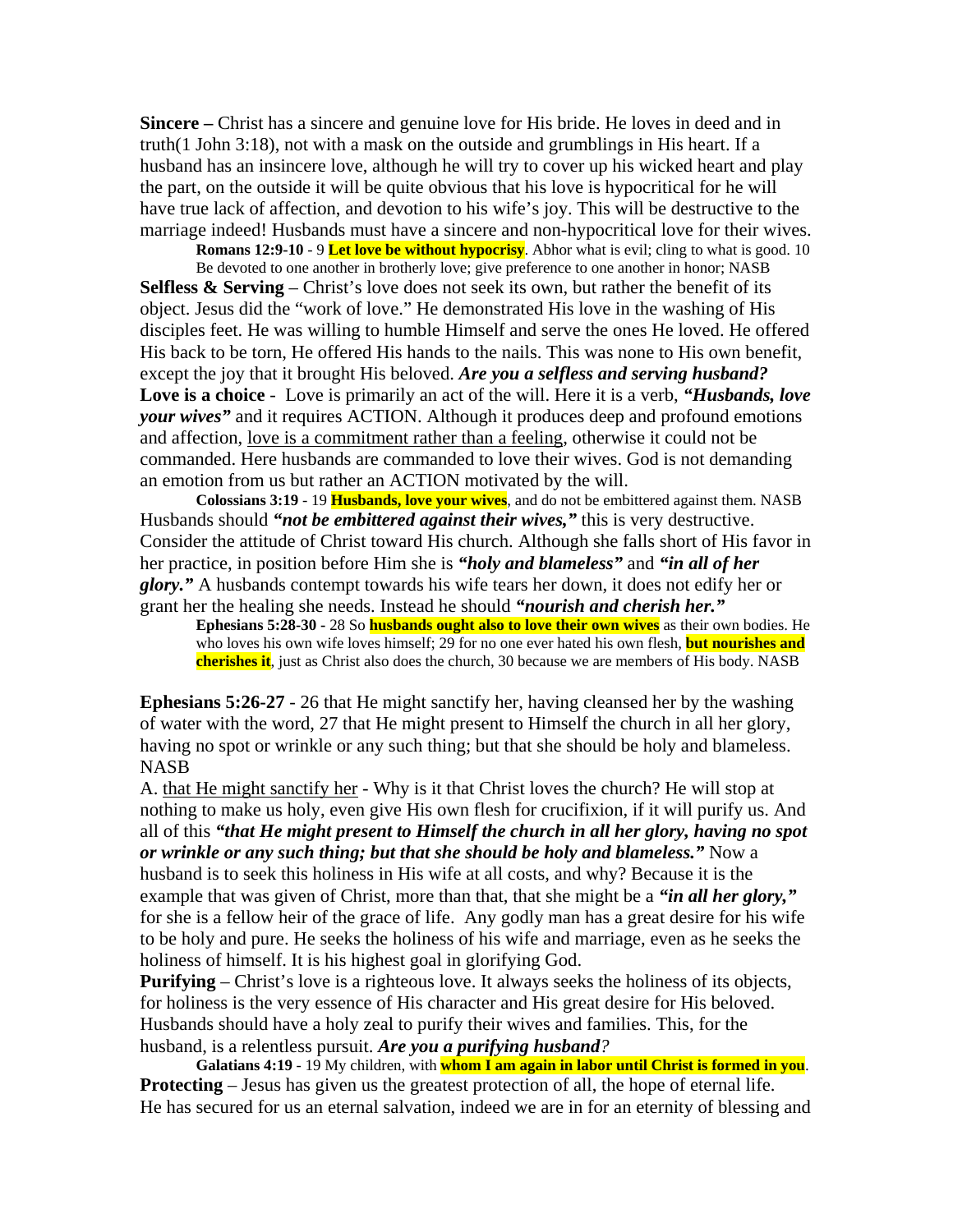fulfillment. Wives should feel secure in the love of their husbands. Husbands, it is your responsibility to be sure your wife has a sanctuary in your love. She must know that she is loved unconditionally and accepted by you at all times. You must communicate your love and affection to your wife! *Are you a protecting husband?*

**Matt 11:28-30** - 28 "Come to Me, all who are weary and heavy-laden, and **I will give you rest**. 29 "Take My yoke upon you, and learn from Me, for **I am gentle and humble in heart**; and you shall find **rest for your souls**. 30 "For **My yoke is easy, and My load is light**."

B. having cleansed her by the washing of water with the word - So how does a husband purify his wife? He being the head and spiritual leader in his home, continually holds the Word out before her. Purifying his own life, in order to lead her by example, he *keeps bringing the Word before her* that she might be transformed by the renewing of her mind. Prayer and scripture reading should be regular practice in the home, *at the husbands lead*. The husband is to set standards and give wisdom and guidance according to God's will for his family. He is Prophet, Priest, and King in his home. Christ fills these three offices to the church. The *Prophet* sees, hears, and speaks the Word of God, the *Priest* mediates between God and family, the *King* rules the home through servant leadership and lovingkindness. Not in the sinful human character, but in the gracious character of Christ.

**Romans 12:2** - 2 And **do not be conformed to this world**, but be **transformed by the renewing of your mind**, that you may prove what the will of God is, **that which is good and acceptable and perfect**. NAS

**Ephesians 5:28-30 -** 28 So husbands ought also to love their own wives as their own bodies. He who loves his own wife loves himself; 29 for no one ever hated his own flesh, but nourishes and cherishes it, just as Christ also does the church, 30 because we are members of His body. NASB

**Nurturing** – Christ nurtures us each and every day. Why, He gives us life and breathe and all things! He richly provides for us His abundance of Joy and Peace, his mercy and His love endure forever! Husbands should nurture their wives. We are their provider and should seek to meet all of their needs, spiritual, emotional, social and physical. *Are you a nurturing husband?*

\_\_\_\_\_\_\_\_\_\_\_\_\_\_\_\_\_\_\_\_\_\_\_\_\_\_\_\_\_\_\_\_\_\_\_\_\_\_\_\_\_\_\_\_\_\_\_\_\_\_\_\_\_\_\_\_\_\_\_\_\_\_\_\_\_\_\_\_\_\_\_\_ \_\_\_\_\_\_\_\_\_\_\_\_\_\_\_\_\_\_\_\_\_\_\_\_\_\_\_\_\_\_\_\_\_\_\_\_\_\_\_\_\_\_\_\_\_\_\_\_\_\_\_\_\_\_\_\_\_\_\_\_\_\_\_\_\_\_\_\_\_\_\_\_ \_\_\_\_\_\_\_\_\_\_\_\_\_\_\_\_\_\_\_\_\_\_\_\_\_\_\_\_\_\_\_\_\_\_\_\_\_\_\_\_\_\_\_\_\_\_\_\_\_\_\_\_\_\_\_\_\_\_\_\_\_\_\_\_\_\_\_\_\_\_\_\_

How does Christ nourish His church?

**Cherishing** – Christ treasures His church. He loves her and cares for her. He continually seeks her joy and blessing. This is the great focus and entire purpose of His life and ministry. In fulfilling the Father's plan, he labored and strived to redeem the church, giving His own life in sacrifice to show His love and "win her to Himself" by His great devotion to her. Husbands cannot show their wives genuine lovingkindness unless they genuinely cherish them in the hearts. Otherwise it is only duty and not motivated by true affection and desire. Husbands should mimic Christ's devotion to His bride. *Do you cherish your wife?*

\_\_\_\_\_\_\_\_\_\_\_\_\_\_\_\_\_\_\_\_\_\_\_\_\_\_\_\_\_\_\_\_\_\_\_\_\_\_\_\_\_\_\_\_\_\_\_\_\_\_\_\_\_\_\_\_\_\_\_\_\_\_\_\_\_\_\_\_\_\_\_\_

How do we know that Christ treasures His church?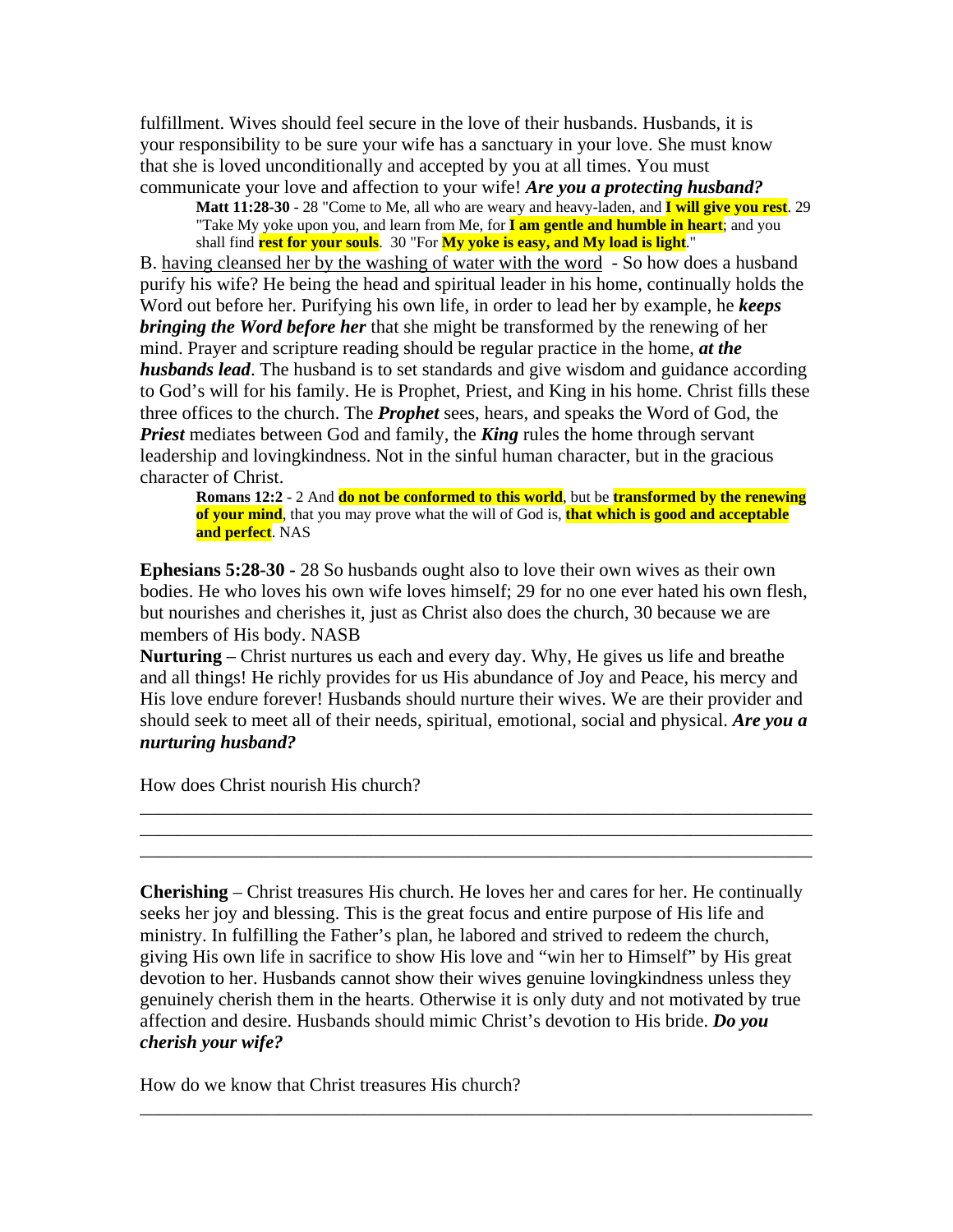Can a husband cherish his wife if he does not genuinely value her in his heart? Why/Why not?

\_\_\_\_\_\_\_\_\_\_\_\_\_\_\_\_\_\_\_\_\_\_\_\_\_\_\_\_\_\_\_\_\_\_\_\_\_\_\_\_\_\_\_\_\_\_\_\_\_\_\_\_\_\_\_\_\_\_\_\_\_\_\_\_\_\_\_\_\_\_\_\_ \_\_\_\_\_\_\_\_\_\_\_\_\_\_\_\_\_\_\_\_\_\_\_\_\_\_\_\_\_\_\_\_\_\_\_\_\_\_\_\_\_\_\_\_\_\_\_\_\_\_\_\_\_\_\_\_\_\_\_\_\_\_\_\_\_\_\_\_\_\_\_\_

\_\_\_\_\_\_\_\_\_\_\_\_\_\_\_\_\_\_\_\_\_\_\_\_\_\_\_\_\_\_\_\_\_\_\_\_\_\_\_\_\_\_\_\_\_\_\_\_\_\_\_\_\_\_\_\_\_\_\_\_\_\_\_\_\_\_\_\_\_\_\_\_ \_\_\_\_\_\_\_\_\_\_\_\_\_\_\_\_\_\_\_\_\_\_\_\_\_\_\_\_\_\_\_\_\_\_\_\_\_\_\_\_\_\_\_\_\_\_\_\_\_\_\_\_\_\_\_\_\_\_\_\_\_\_\_\_\_\_\_\_\_\_\_\_ \_\_\_\_\_\_\_\_\_\_\_\_\_\_\_\_\_\_\_\_\_\_\_\_\_\_\_\_\_\_\_\_\_\_\_\_\_\_\_\_\_\_\_\_\_\_\_\_\_\_\_\_\_\_\_\_\_\_\_\_\_\_\_\_\_\_\_\_\_\_\_\_

**Affectionate –** If a husband genuinely cherishes his wife, he will manifest it by godly affection. This meets a deep and profound need in the life of a wife, she needs affection. A husband must tenderly give visible manifestations of his affection to his wife, and not for the motive of sexual gratification but out of genuine affection in his heart. This would include actions and words. *Are you an affectionate husband?* 

In what ways to we see Christ's affection for His church?

**Rewarding** – We often focus on bad things rather than good and noble. Christ overlooks our failures and *commends us for our righteousness*. We often take our wives for granted. Christ appreciates and *rewards our love to Him*. When you've worked hard, do you reward yourself? Of course, if nothing else you rest when you're tired. How then can you disregard rewarding your wife if you are to love her as your own self? *Are you a rewarding husband?*

\_\_\_\_\_\_\_\_\_\_\_\_\_\_\_\_\_\_\_\_\_\_\_\_\_\_\_\_\_\_\_\_\_\_\_\_\_\_\_\_\_\_\_\_\_\_\_\_\_\_\_\_\_\_\_\_\_\_\_\_\_\_\_\_\_\_\_\_\_\_\_\_

\_\_\_\_\_\_\_\_\_\_\_\_\_\_\_\_\_\_\_\_\_\_\_\_\_\_\_\_\_\_\_\_\_\_\_\_\_\_\_\_\_\_\_\_\_\_\_\_\_\_\_\_\_\_\_\_\_\_\_\_\_\_\_\_\_\_\_\_\_\_\_\_ \_\_\_\_\_\_\_\_\_\_\_\_\_\_\_\_\_\_\_\_\_\_\_\_\_\_\_\_\_\_\_\_\_\_\_\_\_\_\_\_\_\_\_\_\_\_\_\_\_\_\_\_\_\_\_\_\_\_\_\_\_\_\_\_\_\_\_\_\_\_\_\_

Does Christ reward His church? \_\_\_\_\_\_\_\_\_\_\_\_\_\_\_\_\_\_\_ How? \_\_\_\_\_\_\_\_\_\_\_\_\_\_\_\_\_\_\_\_\_

A. **Meeting a woman's emotional needs** – Husbands have a divine calling to meet the needs of their wives, just like they care for their own. You wouldn't deprive yourself of food or clothing. Nor would you ignore your own spiritual and emotional needs, would you? We are therefore to meet these same needs for our wives. You wouldn't starve yourself, so why then would you starve your wife of affection?

- The most important thing to most wives is a *daily time of intimate communication* with their husbands.
- Woman have a need to feel appreciated and accepted as do men. A husband must *verbalize his appreciation and acceptance* of his wife.
- Husbands need to praise their wives and *speak affectionately* to them! They must know that we adore them! Remember how you would speak to her when you were courting….
- A husband's love should not be controlling and binding, but generally speaking it should be *freeing, encouraging and uplifting*.
- The most beneficial thing a father can do for his children is to love his wife.